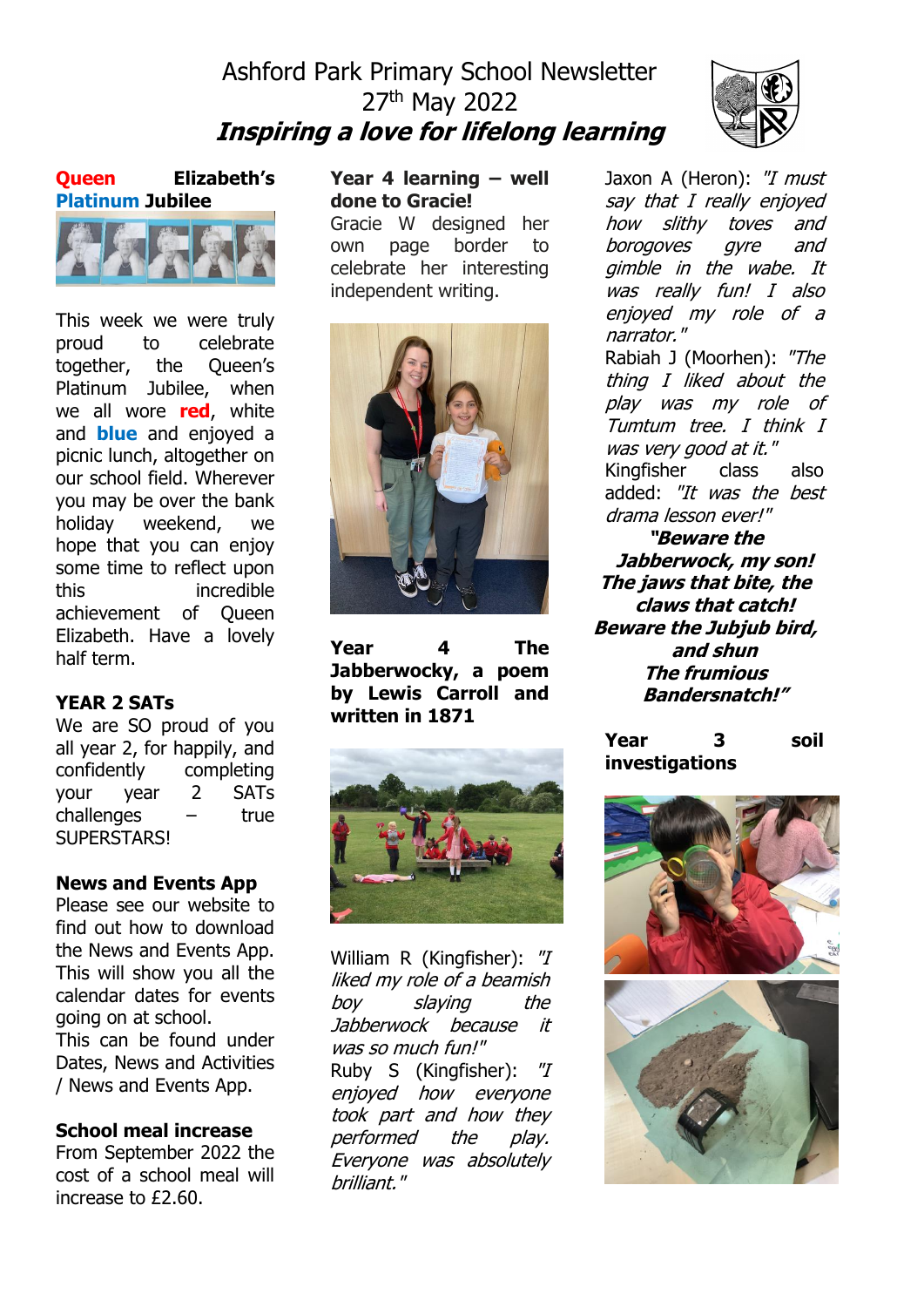We have looked at soil samples examining what's in there (we even had a millipede).



We have then added our soil samples to water to be able to observe the layers of soil.

### **Football matches**



What a week! Two football matches back to back! First off was the Boys football match vs St Nicks. It was a very close game with APPS winning the first half. An unfortunate goal was scored against us in the last couple of minutes of the game, ending with a 2-1 defeat. Player of the match this week goes to Sam J for his excellent runs down the line with some beautiful crosses into the box.

The next match was our girls' football team vs Hawkedale.



The girls went out strong and finished the first half winning 1-0, and we did not stop there! The girls played fantastically with a very strong defense. We had a penalty saved but that did not affect us. We finished the game winning 3-0. An excellent result. Players of the match this week are Maya and Crystal who played brilliantly in defense, not letting anything past them! Well done girls! Thank you to Miss Butcher for organizing.

### **Attendance & Exceptional Leave**

The end of a school term is always a good time to remind parents of our policy and expectations of children's attendance in school.

As a maintained Surrey school, we work in partnership with the North East Inclusion Service and our Surrey Inclusion Officer is Mr Johnathan Boothe.

Please be reminded that our attendance expectation for all children is 100%, unless they are unfortunately suffering from the day-to-day childhood illnesses such as sickness and diarrhoea, when the expectation is that to avoid transmission, you kindly keep your child at home for 48 hours until after the last 'episode'.

Our website also provides a handy link to the Public Health England Guidance on Infection Control, for when your children really should not be in school for example with chicken pox, diarrhoea and vomiting! [download.asp \(ashford](https://www.ashford-park.surrey.sch.uk/attachments/download.asp?file=6154&type=pdf)[park.surrey.sch.uk\)](https://www.ashford-park.surrey.sch.uk/attachments/download.asp?file=6154&type=pdf)

PLEASE find the attached information provided by the Surrey Inclusion team, concerning expected attendance at school, if your child is of statutory school age (the term after they are five). Even if your child is in reception, it is still essential that they attend school and this would be our partnership expectation.

Links on school website: [Ashford Park Primary](https://www.ashford-park.surrey.sch.uk/page/?title=Attendance+%26amp%3B+Fixed+Penalty+Notices&pid=88)  School - [Attendance &](https://www.ashford-park.surrey.sch.uk/page/?title=Attendance+%26amp%3B+Fixed+Penalty+Notices&pid=88)  [Fixed Penalty Notices](https://www.ashford-park.surrey.sch.uk/page/?title=Attendance+%26amp%3B+Fixed+Penalty+Notices&pid=88)  [\(ashford](https://www.ashford-park.surrey.sch.uk/page/?title=Attendance+%26amp%3B+Fixed+Penalty+Notices&pid=88)[park.surrey.sch.uk\)](https://www.ashford-park.surrey.sch.uk/page/?title=Attendance+%26amp%3B+Fixed+Penalty+Notices&pid=88) **AND:** [Ashford Park Primary](https://www.ashford-park.surrey.sch.uk/page/?title=MAC+%2D+Making+ATTENDANCE+Count&pid=82)  [School -](https://www.ashford-park.surrey.sch.uk/page/?title=MAC+%2D+Making+ATTENDANCE+Count&pid=82) MAC - Making ATTENDANCE Count [\(ashford](https://www.ashford-park.surrey.sch.uk/page/?title=MAC+%2D+Making+ATTENDANCE+Count&pid=82)[park.surrey.sch.uk\)](https://www.ashford-park.surrey.sch.uk/page/?title=MAC+%2D+Making+ATTENDANCE+Count&pid=82)